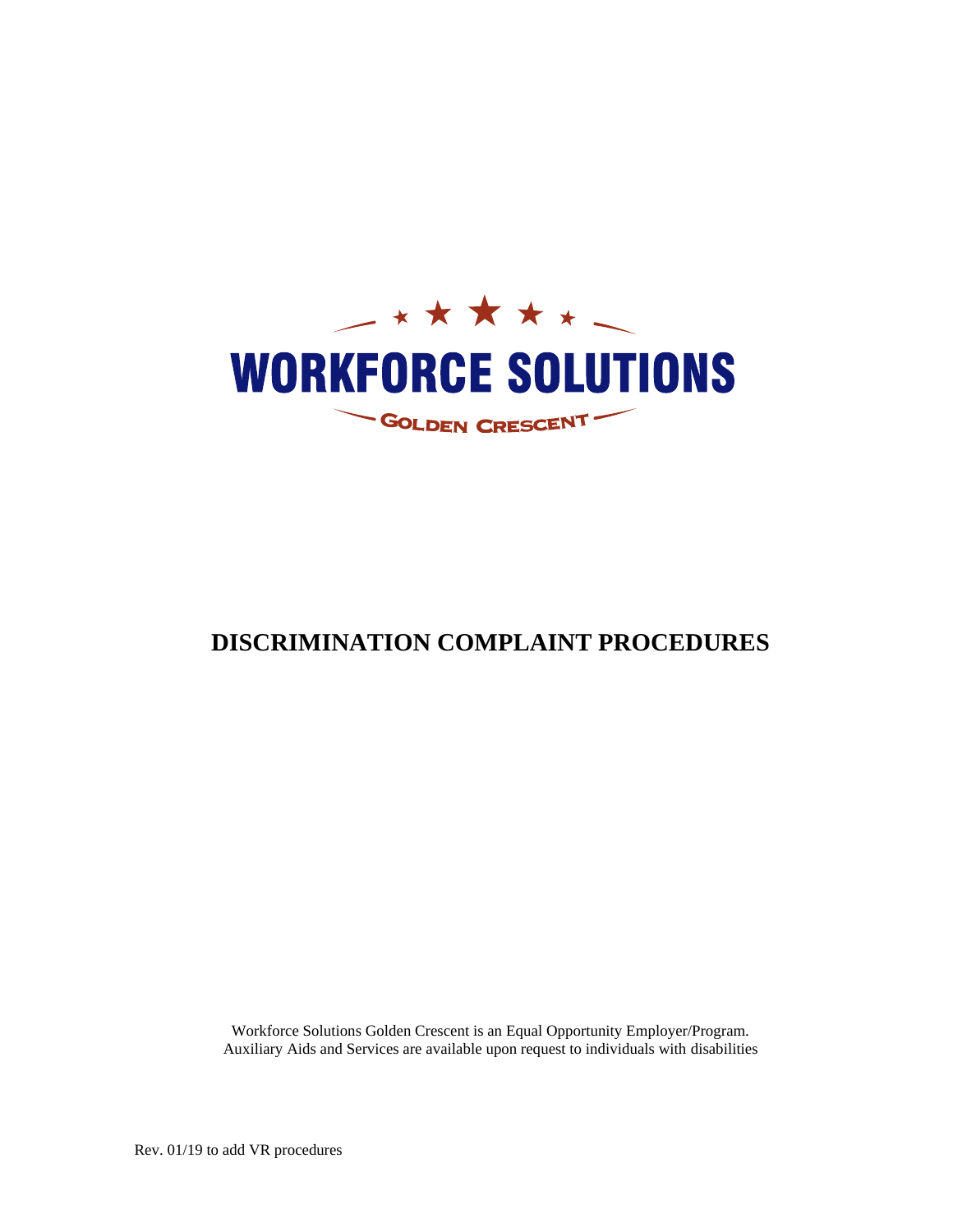# **INTRODUCTION**

The purpose of this document is to provide information regarding the standard procedures used to receive and resolve complaints of discrimination.

Any person who believes that Workforce Solutions Golden Crescent (WS) or a recipient who receives federal financial assistance from or through TWC has subjected him or her or any specific class of individuals to unlawful discrimination may file a complaint of discrimination. Complaints are processed as outlined in these procedures.

# **Nondiscrimination under the Workforce Innovative and Opportunity Act of 1998**

[Reference: *Workforce Innovative and Opportunity Act (WIOA), Section 188* and *Code of Federal Regulations (C.F.R.), 29 C.F.R. 38*]

The forms of discrimination that are prohibited under WIOA include race, color, religion, sex, national origin, age, disability, political affiliation or belief, and for beneficiaries only, citizenship or participation in any WIOA Title I program or activity. Retaliation for opposing unlawful discrimination is also prohibited. Specific, prohibited actions related to these forms of discrimination are listed in *29 C.F.R. §38.35*.

All recipients of WIOA Title I funds and one-stop partners must effectively communicate that they do not discriminate on any of these prohibited grounds. This notice must be given to all subrecipients, applicants for and participants in programs and services, applicants for employment, employees and members of the public. The notice must contain instructions as to specific discriminatory actions that are prohibited as well as instructions on complaint procedures. Specific wording required in the notice can be found at *29 C.F.R. §38.35.* 

# **Who May File**

A complaint of discrimination may be filed by any person or through their representative who believes that either he or she, or any specific class of individuals has been or is being subjected to discrimination prohibited by WIOA by a policy, program, activity, or employee of the WC or a recipient that receives federal funding through TWC. This includes applicants and/or participants for aid, benefits, services, or training; employees, applicants for employment, and service providers.

# **Where to File**

Persons who wish to file a complaint of discrimination have several choices when filing the complaint, depending on whether the person is an employee or a customer, and also depending on the specific funding source for the program or activity. The choice of where to file a complaint of discrimination is left completely to the complainant. The local EO Officer or other staff trained in EO procedures should be prepared to explain the differences and answer any questions a potential complainant has regarding various options. Different authorities have jurisdiction to process specific discrimination complaints and the types of discrimination that are prohibited by each agency. TWC and the state and federal agencies that will accept complaints under the laws applicable to TWC and its programs.

In general, under WIOA §188 nondiscrimination and equal opportunity provisions, complaints may be filed at the federal, state, or local level. A complainant may file a complaint at the local or state level by completing and submitting a Discrimination Complaint Form (EO-13 or EO-13S) available from a local level EO Officer. The complainant may file a complaint at the federal level with the CRC by submitting a completed Complaint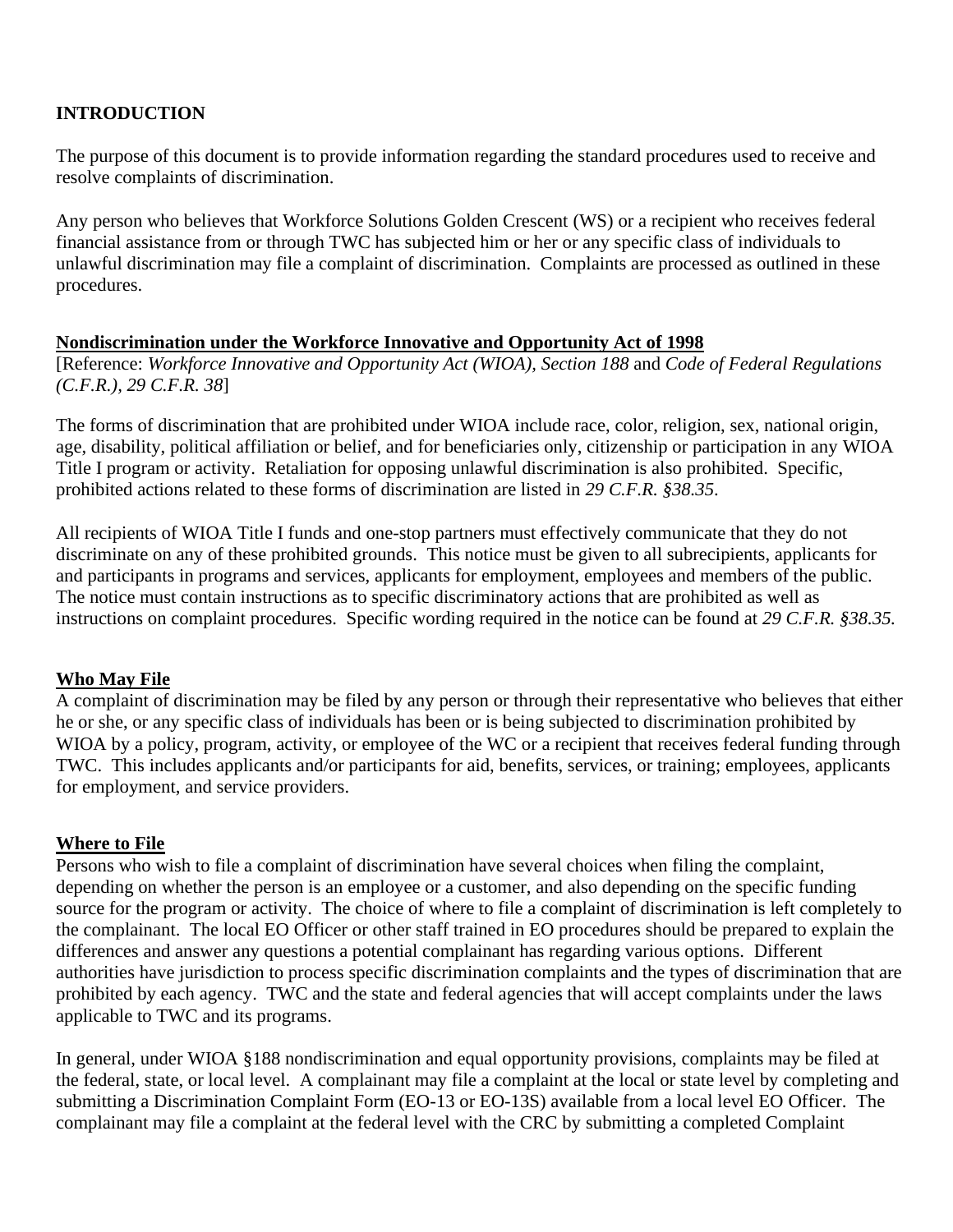Information Form available at [http://www.dol.gov/oasam/programs/crc/EO.htm.](http://www.dol.gov/oasam/programs/crc/EO.htm) Complaints may also be filed with other federal agency one-stop partners according to each agency's discrimination complaint process.

It should be noted that nothing in this directive precludes a complainant from pursuing a remedy authorized under another federal, state, or local law.

# **When to File**

In most cases, a complaint of discrimination must be filed within 180 calendar days of the alleged act of discrimination. Filing means a written complaint must be *received* before the expiration of the 180-day period. Complaints received more than 180 days following the act of alleged discrimination cannot be processed and will be returned to the complainant with a notice of options for filing with either a federal or state enforcement agency.

# **Required Elements of a Complaint**

In order to be processed, a complaint must be in writing and contain the following information:

- The complainant's name and address (or other means of contacting the complainant);
- The identity of the respondent;
- A description of the complainant's allegations. The description must include enough detail to allow the EO Officer to decide:
	- $\triangleright$  Where jurisdiction lies;
	- $\triangleright$  Whether the complaint was filed in time; and
	- $\triangleright$  Whether the complaint states a case of discrimination, i.e., the allegations, if true, would violate a federal or state nondiscrimination law;
- The signature of the complainant or the complainant's representative.

A complainant may also submit a written and signed complaint narrative containing the above information.

# **Incomplete Complaints**

Within five working days of receiving the complaint, the EO Officer should notify the complainant in writing of any further information that is needed in order to determine jurisdiction or to process the complaint. If reasonable efforts to reach the complainant are unsuccessful or if the complainant does not respond within the time specified in the request, WS may close the complainant's file without prejudice. The complainant may resubmit the complaint as long as it is filed within the original 180-day deadline.

If the case is closed for lack of required information, the EO Officer must send a written notice of closure to the complainant's last known address. In the event the complainant submits the missing information after the file has been closed, the complaint may be reopened provided it has not been more than 180 days since the date of the alleged discriminatory action. The complaint should be logged as received on the date the file is reopened and the 90 calendar day resolution period will commence with the later date.

# **Retaliation is Prohibited**

A complainant has a right to file a complaint of discrimination, have an inquiry conducted, have witnesses participate in the process and obtain a determination as to whether or not discrimination occurred. A respondent is prohibited by law from retaliating against an individual because he or she has either:

- Opposed an unlawful discriminatory employment practice;
- Opposed an unlawful discriminatory non-employment practice; or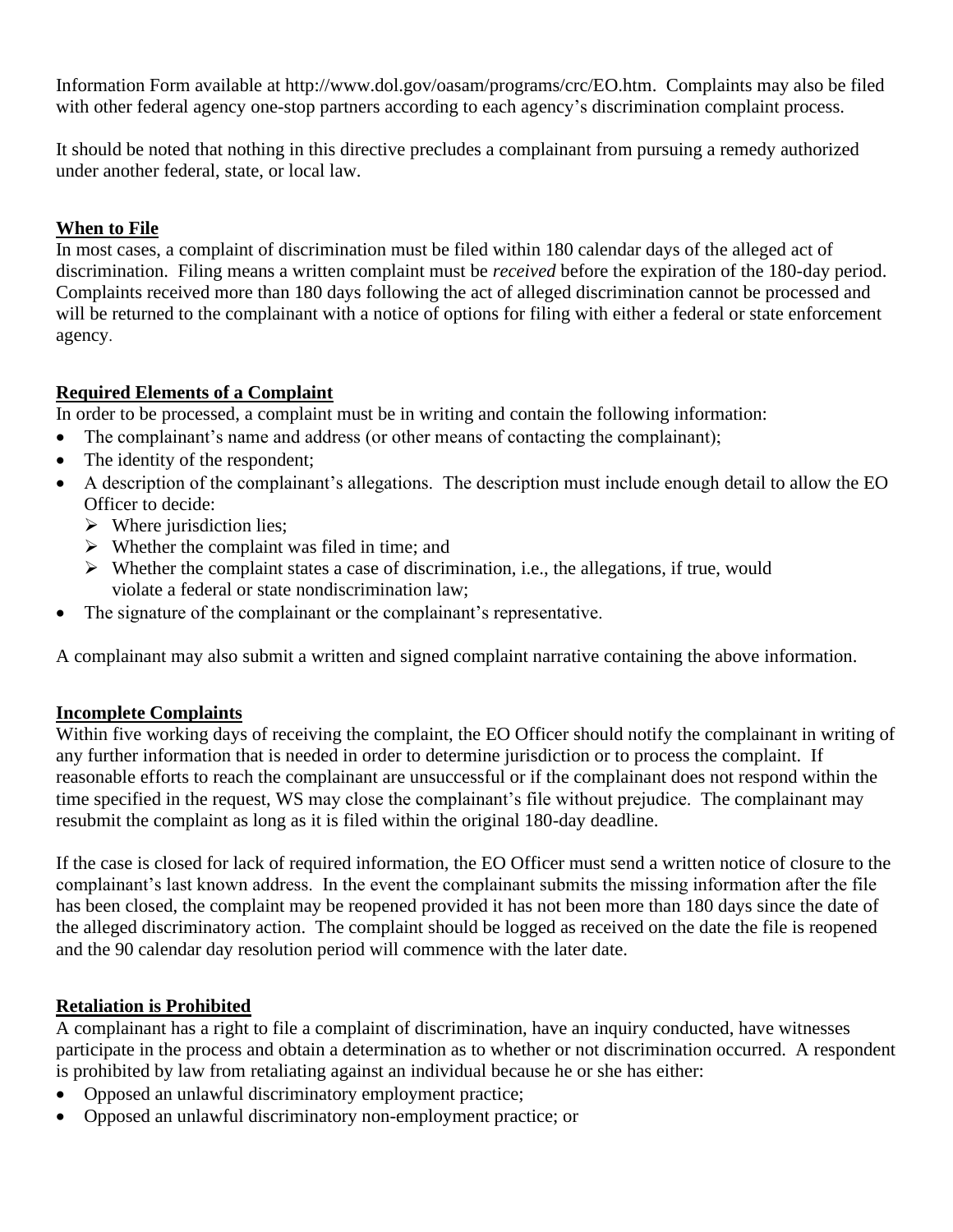• Made a complaint, testified, assisted or participated in an inquiry.

Any person who feels a respondent has violated this prohibition may file a complaint alleging retaliation. Retaliation is a separate complaint and a respondent can be found responsible for retaliation and thus subject to sanctions and penalties pursuant to *40 TAC §800, Subchapter E* (relating to Sanctions) and *WIOA §188(b)* even if there is no finding of discrimination on the underlying complaint.

# **Complaints under Programs other Than WIOA**

A complaint of discrimination under programs other than WIOA Title 1 programs administered by one-stop partners participating in the one-stop delivery system are subject to the equal opportunity and nondiscrimination provisions of *WIOA §188*. One-stop partners can include entities that carry out programs or activities related to Child Care, Employment Services (ES), Supplemental Nutrition Assistance Program Employment & Training (SNAP E&T), Project Reintegration of Offenders (Project RIO), Temporary Assistance for Needy Families (TANF) Choices, Non-Custodial Parent (NCP) Choices, Trade Adjustment Assistance (TAA), Unemployment Insurance (UI), and Wagner Peyser 7(b). In general, complainants have the option of filing a program or employment-related complaint with the local EO Officer, with TWC, or with CRC under WIOA nondiscrimination provisions, or filing with the non-WIOA program funding agency. If the complaint is employment related, the complainant may also file with the TWC Civil Rights Division or the U.S. Equal Employment Opportunity Commission (EEOC). Refer to Table I for the types of discrimination prohibited and the corresponding authorities who have jurisdiction to process discrimination complaints and refer to Table II for applicable contact information.

More specifically, discrimination complaints in employment or program services funded in whole or in part through non-DOL programs can be filed with the local EO Officer, with TWC, or with CRC using the WIOA discrimination complaint procedures set forth in this document. In addition, discrimination complaints related to other funding sources may be filed as follows:

- **Child Care, TANF Choices and NCP Choices:** Instructions for filing with the U.S. Department of Health and Human Services can be found at [http://www.hhs.gov/ocr/index.html.](http://www.hhs.gov/ocr/index.html)
- **SNAP E&T:** Instructions for filing with the U.S. Department of Agriculture can be found at [http://www.ascr.usda.gov/complaint\\_filing.html.](http://www.ascr.usda.gov/complaint_filing.html)
- **Migrant and Seasonal Farmworkers:** Refer complaints to the Texas Monitor Advocate Officer

Discrimination in employment practices and/or wage-related complaints against employers not subject to the nondiscrimination and equal opportunity provision of WIOA may be referred to the appropriate authority as follows:

- Wage Related: Wage related complaints should be referred to the TWC, Labor Law Section using instructions and claim forms found at [http://www.twc.state.tx.us/ui/lablaw/lablaw.html.](http://www.twc.state.tx.us/ui/lablaw/lablaw.html)
- **Employment Practices:** Complaints alleging discrimination in employment practices may be referred to the TWC Civil Rights Division or to the nearest EEOC district office.

# **Complaints Not Based on Discrimination**

Each Board and Board subcontractors should have a written policy on complaint resolution for complaints not based on discrimination as set forth in *20 C.F.R. §683.600*. If a complaint is not based on discrimination, but on program or customer service issues, process the complaint in accordance with local policies and procedures. Non-discrimination complaints include discourteous treatment by Workforce Center (WC) staff or violations of the terms and conditions of a job posting in WorkInTexas.com. Once received, attempt to resolve the complaint at the WC level. If this is not possible, refer the complaint to the Board level for resolution. In the event the complaint cannot be resolved at the Board level, the complaint should be referred to the TWC ombudsman.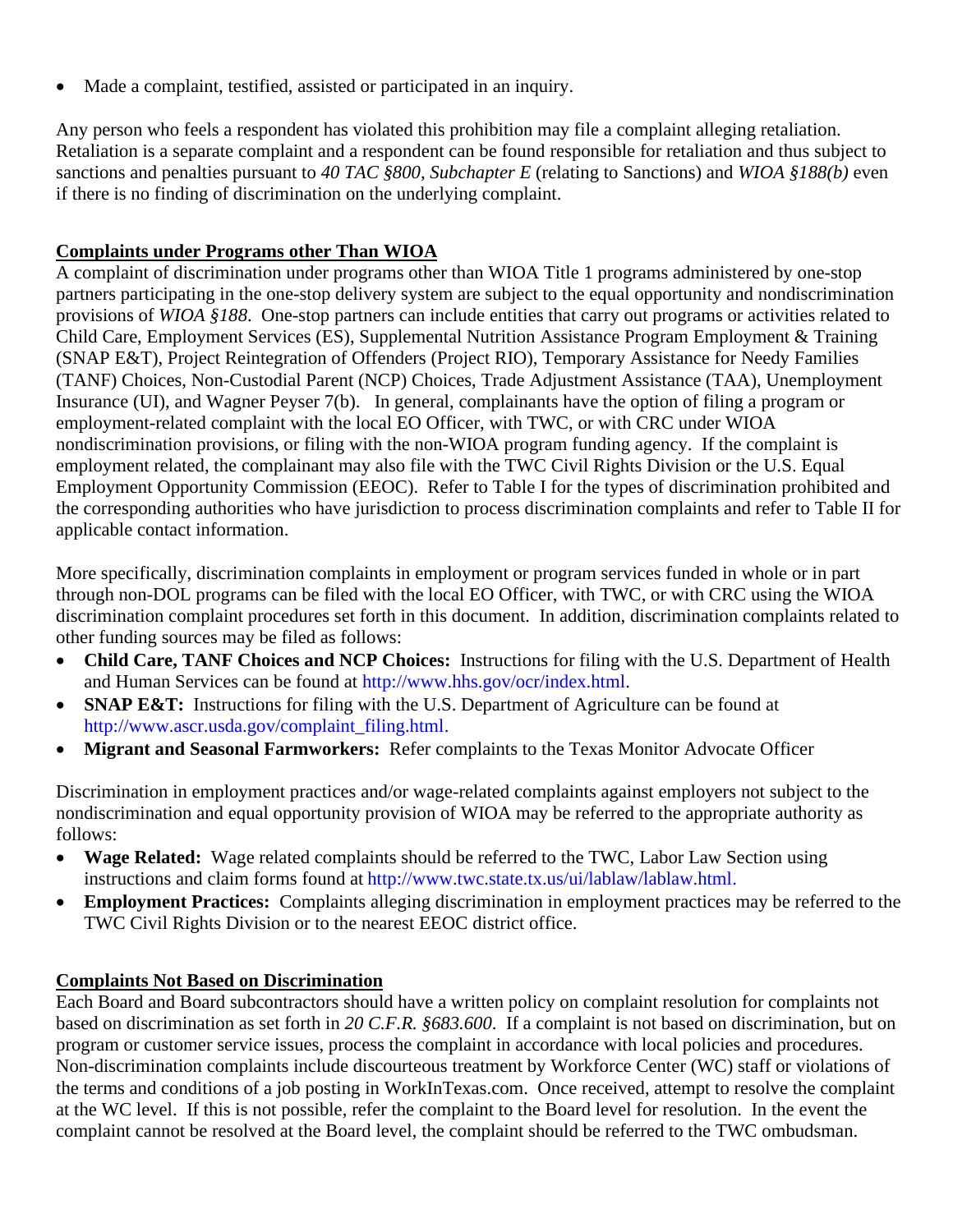# **Workforce Innovative and Opportunity Act DISCRIMINATION COMPLAINT PROCESSING PROCEDURES**

# **Process Overview**

The required elements of a discrimination complaint process are outlined in *29 C.F.R. §38.72* through *§38.76.* For purposes of illustrating the process, the following example of a discrimination complaint received at a WC is provided.

- Complainant expresses a desire to file a discrimination complaint.
- The WC representative provides the complaint form.
- A written and signed complaint is received.
- A copy of the completed and signed complaint form is provided to the complainant.
- The WC representative logs the complaint on the Discrimination Complaint Log.
- The complaint form is immediately forwarded to the Board EO Officer.
- The Board EO Officer:
	- ➢ Determines jurisdiction by considering the basis of the complaint, the timeliness of the complaint, and whether the respondent is a recipient of WIOA funds or participates in the one-stop delivery system.
	- $\triangleright$  If it is determined that the Board lacks jurisdiction, the complainant is provided with an initial written notice within five days of receipt of the complaint stating the reasons for the determination and providing notice that the complainant has the right to file a complaint with CRC within 30 days from the date the complainant receives the notice.
	- $\triangleright$  If the Board has jurisdiction, the recipient provides the complainant with an initial written notice within five days of receiving the complaint. The initial written notice acknowledges receipt of the complaint, gives notice of the right to representation (at their own expense), provides a list of issues identified by the complainant and indicates whether the Board will accept or reject each issue with reasons for rejection. The notice also offers the complainant Alternative Dispute Resolution (ADR) services in lieu of the complaint processing procedure and advices that if ADR is elected, the request must be filed within seven calendar days of Board's statement of issues.
	- ➢ If ADR is elected, the Board EO Officer will then coordinate the scheduling of mediation with a certified mediator at a location convenient to the complainant and respondent. The ADR process should be completed within 40 days from the date of the initial written notice.
	- $\triangleright$  If ADR is not elected, or is unsuccessful, the fact-finding process is initiated. The fact-finding process is completed within 45 days from the date of the initial written notice or 30 days from the date of the failed ADR.
	- $\triangleright$  A Notice of Final Action is provided to the complainant within 90 days from the date on which the complaint was filed.
- Records regarding complaints and corresponding actions must be maintained for not less than three years from the date of resolution.

# **Steps in the Process**

# **Step 1 – Complete Written Complaint**

Complainants may file a written complaint of discrimination themselves or through a representative. In the event a complaint is received by phone, notify the complainant that the complaint must be submitted in writing and signed. If a written complaint does not contain all the information required in 29 C.F.R. §38.70, offer to mail (or e-mail) the form or ask the complainant to pick up the form.

In the event complainants present themselves in person, WC staff or Vocational Rehabilitation (VR) liaison escorts the complainant to the representative designated to receive complaints.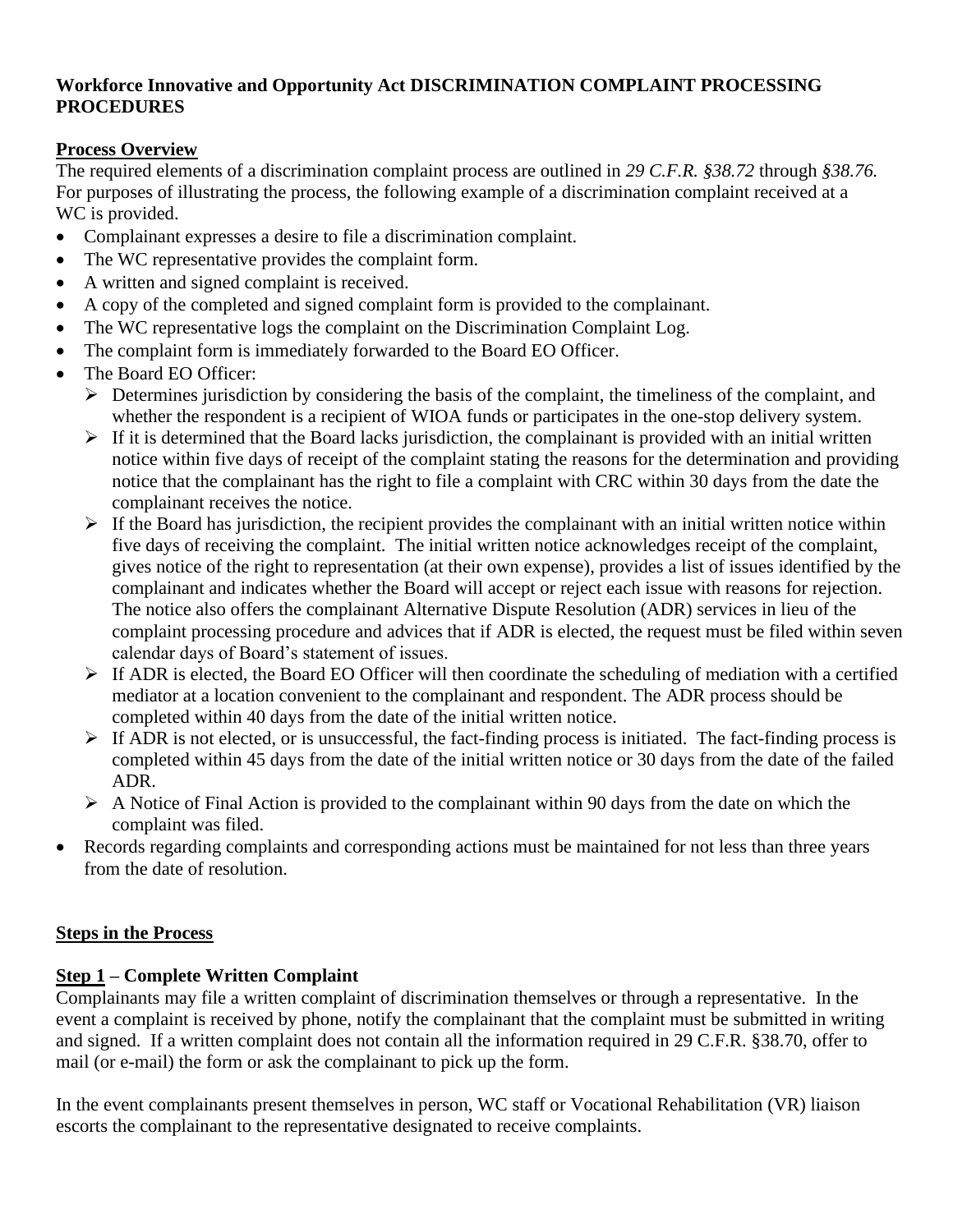The WC or VR staff provides the complainant with the Discrimination Complaint Form (EO-13 or EO-13S). A supply of forms should be maintained locally. When meeting with the complainant, the WC or VR staff should:

- Explain the form to the complainant and provide instructions for returning the form by mail or in person.
- Not provide legal advice or advocate a position.
- Not complete the form for the complainant, unless providing reasonable accommodation to individuals with disabilities.
- Explain the discrimination complaint process to the complainant.
- Explain to the complainant that a written acknowledgment will be sent within five working days.

The WC or VR representative may attempt to resolve the situation. However, if the complainant desires to submit a written complaint, it must be completed and processed.

# **Step 2 – Log Complaint and Forward to Equal Opportunity Officer**

When the written complaint is received, the WC staff or VR representative immediately forwards the complaint. If the discrimination complaint originated within the VR program, the complaint is forwarded by e-mail to TWC EO staff at EO.Reports@twc.state.tx.us. All other discrimination complaints are forwarded to the Board EO Officer. The Board EO Officer or TWC EO staff may attempt to resolve the situation at any time during the process. The Board EO Officer or TWC EO staff logs the complaint on the discrimination complaint log.

# **Step 3 – Determine Jurisdiction**

The Board EO Officer initiates the fact-finding process to determine whether the Board has jurisdiction to process the complaint. There are three criteria that determine jurisdiction:

- BASIS The Board may accept and process only those complaints that allege discrimination on the basis of race, color, religion, national origin, sex, political affiliation or belief, age or disability, or (for beneficiaries only) citizenship or participation in WIOA;
- TIMELINESS The Board may accept and process a complaint only if it is filed within 180 days of the alleged violation; and
- PROGRAM TYPE The Board may accept and process only those complaints in which the program or activity against which the complaint is filed is financially assisted by WIOA funds. This includes all WIOA Title 1 programs as well as all one-stop partner programs. One-stop partners are also subject to the nondiscrimination and equal opportunity provisions of the WIOA to the extent that they participate in the One-stop delivery system.

# **Step 4 – Provide Initial Written Notice to Complainant**

Provide an initial written notice to the complainant within five working days of the receipt of the complaint.

- a. If it is determined that the Board has jurisdiction, then:
	- The notice should acknowledge receipt of the written complaint and advise complainants of their right to representation (without cost to the Board).
	- The notice should also list each issue identified by the complainant and whether the Board will accept the issue for investigation or reject the issue, with the reason listed for each rejection.
	- The notice should advise complainants that they may choose to use the Board's ADR procedure rather than the complaint processing procedure. (ADR is outlined above in Process Overview).
- b. If it is determined that the Board lacks jurisdiction, then:
	- The notice should acknowledge receipt of the complaint and advise the complainant that the Board lacks jurisdiction. The notice should also state the reason for the determination and provide notice that the complainant may file a complaint with the CRC Director within 30 days of the receipt of the notification.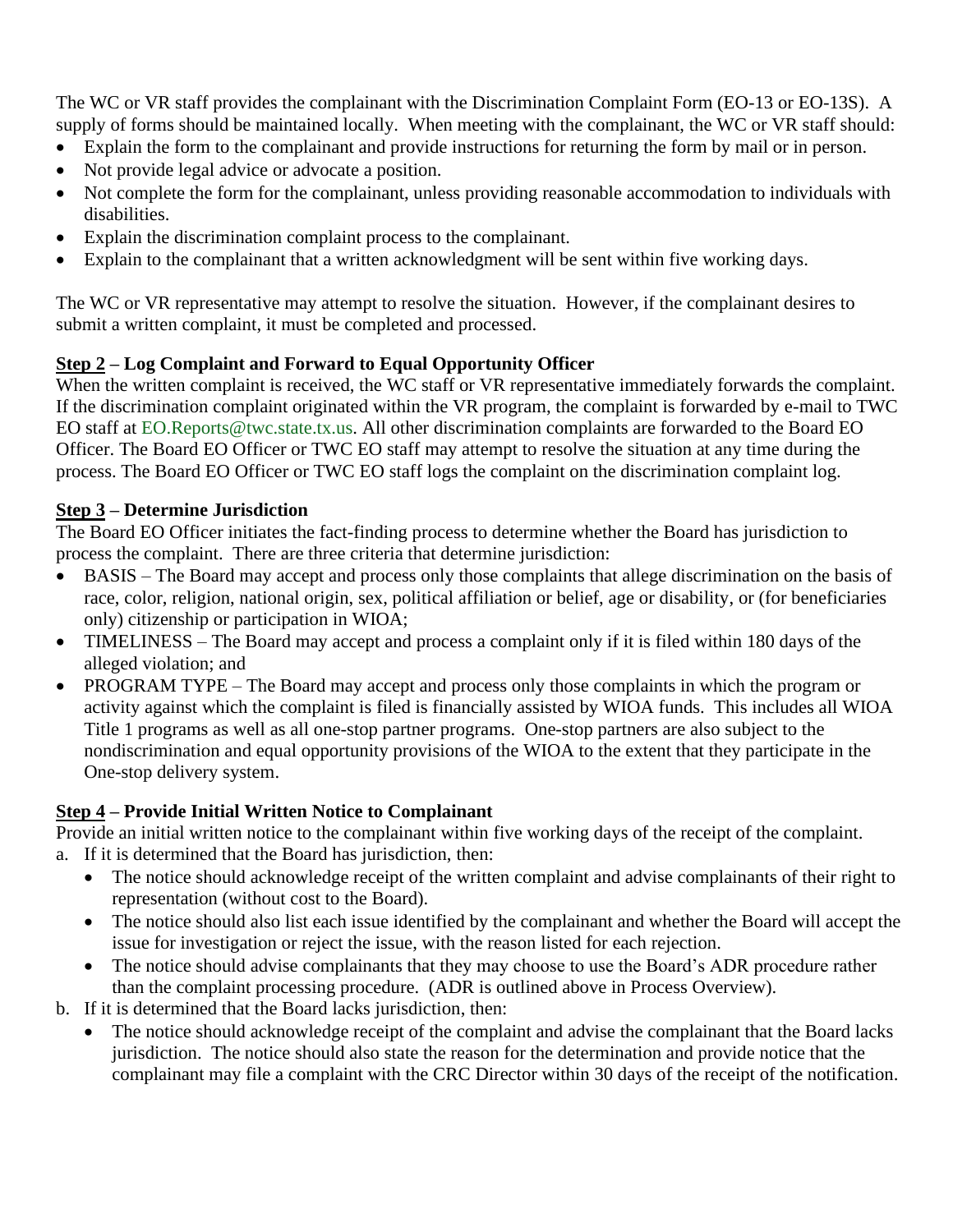Where possible, the Board EO Officer should then refer the complaint to the state or federal agency that has jurisdiction in the matter and provide the complainant with the agency name and address or a copy of the referral letter.

# **Step 5 – Complete Alternative Dispute Resolution Process, if Elected**

If the complainant elects to resolve the complaint through ADR, proceed with the Board's written ADR procedures. If ADR is not elected proceed to Step 6. The following are guidelines for the ADR process:

- If the complainant elects to use the Board's written ADR procedure, the complainant must submit a notice of this election within seven calendar days of the complainant's receipt of the Boards initial written notice.
- The ADR process should be completed within 40 days from the date of the initial written notice.
- The EO Officer coordinates the scheduling of the mediation with a qualified mediator at a location convenient to the complainant and the respondent.
- If the parties are able to resolve the dispute at mediation, a written settlement agreement must be prepared and signed by all parties. A copy of the agreement is given to all parties.
- If the parties reach an agreement, the EO Officer provides the complainant with a Notice of Final Action.
- In the event a mediation agreement is subsequently breached, the non-breaching party should notify the EO Officer. The non-breaching party may file a complaint directly with the CRC Director within 30 calendar days from the date the party learns of the alleged breach. If the CRC Director determines the agreement has been breached the complainant may file a complaint with CRC based on the original allegations. The CRC Director will waive the 180 day deadline and process the complaint as an initial complaint.

# **Step 6 – Complete Fact-Finding Process if Alternative Dispute Resolution is not Elected or is Unsuccessful** If ADR is not elected or is not successful and the complainant elects to proceed with the complaint at the recipient level, initiate the fact-finding process.

- Complete the fact finding process within 45 days from the date of the original written notice or 30 days from the date of the failed ADR.
- The EO Officer should attempt to resolve the complaint. At any point in the process, the EO Officer may request that the parties attempt conciliation. The EO Officer should act to facilitate such conciliation efforts.

# **Step 7 – Determine if Act of Discrimination Has Occurred and Notify Parties**

At the completion of the fact-finding process, the EO Officer must determine whether there is reasonable cause to believe that the respondent has violated the nondiscrimination and EO provisions of the WIOA and notify the complainant and respondent, in writing, of that determination.

- If the EO Officer determines that no act of discrimination has occurred, the complainant must be provided with a written Notice of Final Action within 90 days from the date the complaint was received. The notice must include:
	- 1. The decision for each issue raised and reasons for the decision; and
	- 2. Notice that the complainant has the right to file a complaint with CRC within 30 days of the date on which the Notice of Final Action is issued if the complainant is dissatisfied with the final action on the complaint.
- If there is reasonable cause to believe a violation has occurred, the EO Officer:
	- 1. Notifies the TWC Subrecipient and EO Monitoring Department of this finding. The department will assist in reviewing the file and the conclusions. (If reasonable cause is determined the department immediately notifies the state EO Officer.)
	- 2. Must provide the complainant with a Notice of Final Action within 90 days that includes:
		- a. The decision for each issue raised and reasons for the decision or a description of how the issues were resolved;
		- b. Any remaining remedial or corrective actions required of the respondent; and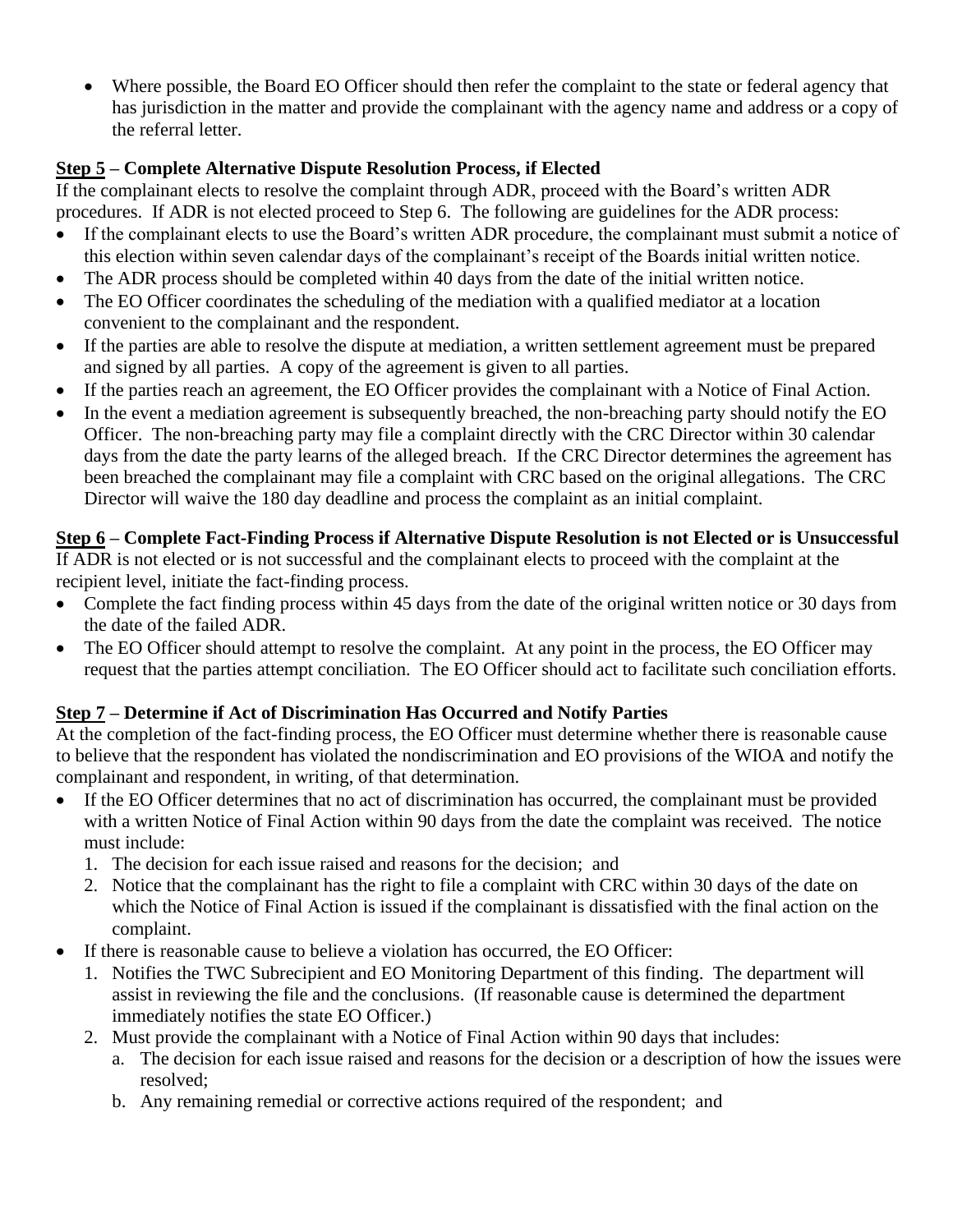- c. Notice that the complainant has the right to file a complaint with CRC within 30 days of the date on which the Notice of Final Action is issued if the complainant is dissatisfied with the final action on the complaint.
- 3. If violations are unresolved, the EO Officer must issue an Initial Determination Notice to the respondent. The Initial Determination Notice must include:
	- a. The specific findings;
	- b. Corrective or remedial action required by the respondent;
	- c. The time by which the respondent must complete the corrective action;
	- d. A statement as to whether the respondent must enter into a written agreement; and
	- e. The opportunity for the respondent to engage in voluntary compliance negotiations.
- Note that if a Notice of Final Action is not issued within 90 days of the receipt of the complaint, the complainant may file a complaint with CRC within 30 days of the expiration of the 90-day period.

# **Step 8 – Complete Resolution Process**

The respondent must file a notice within ten calendar days of receipt of the Initial Determination Notice that states whether the recommended complaint resolution is accepted and whether the respondent will complete the required corrective actions. When the resolution process is complete, or the respondent has not agreed to or performed the corrective or remedial actions to resolve the violation, the EO Officer must issue a Final Determination Notice. The Final Determination Notice must include the following:

- Description of efforts to resolve the violation(s);
- Recap of the remaining unresolved violation(s);
- Description of corrective or remedial actions required to come into compliance; and
- Notice that if the respondent fails to come into compliance within ten days of receiving the Final Determination Notice, sanctions may be imposed pursuant to 40 TAC §800, Subchapter E (relating to sanctions), WIOA §188(b), or other remedies prescribed by law.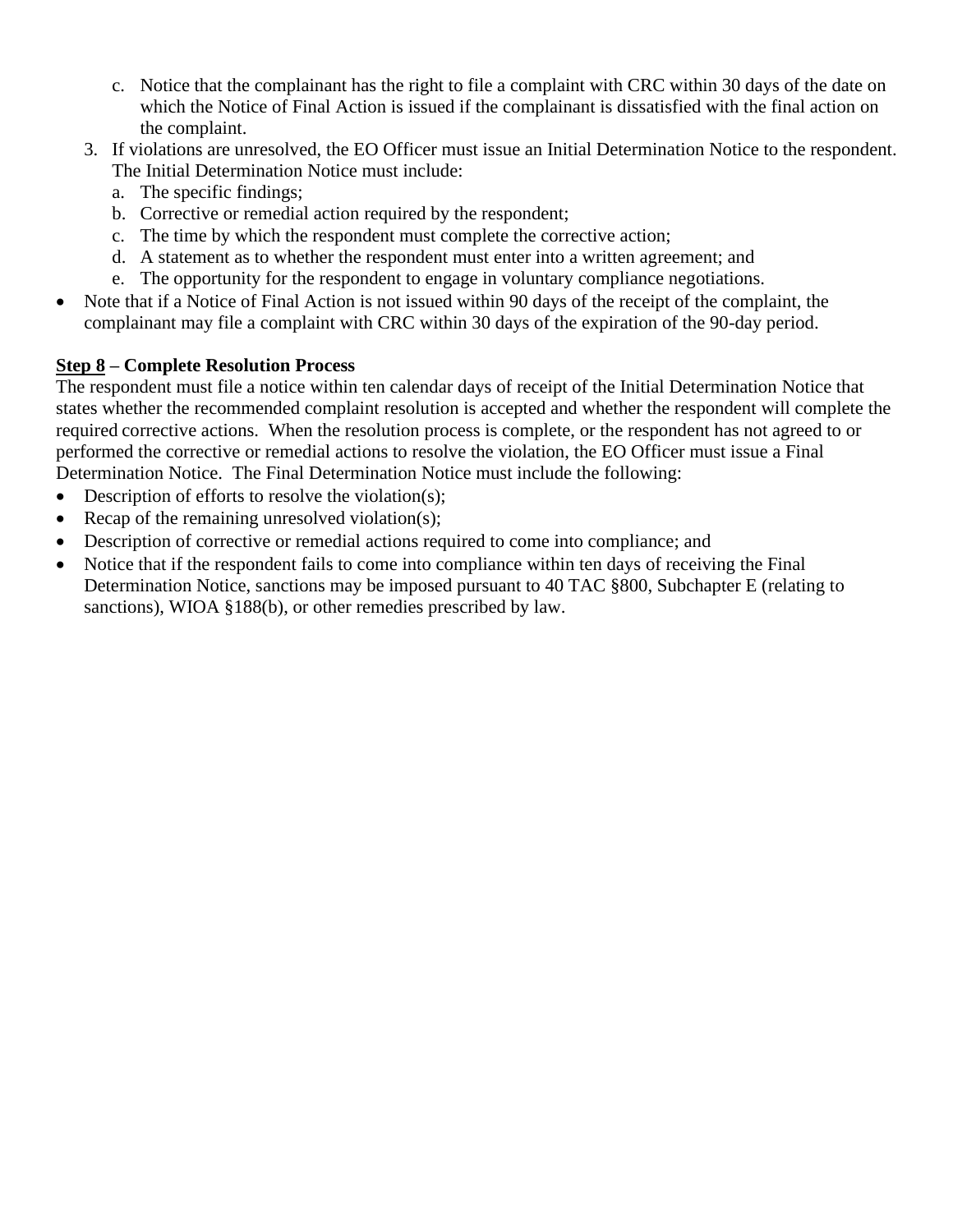#### **Table I**

#### **Local Workforce Investment Boards, One-stop Operators and Service Providers Prohibited Discrimination Under Regulations of Selected Programs Applicable to TWC,**

|                                                                                        | In Employment                                                                   |                                                                                   |                                                                         |                                                                              | In Programs and Activities                                                      |                                                                                   |                                                                         |
|----------------------------------------------------------------------------------------|---------------------------------------------------------------------------------|-----------------------------------------------------------------------------------|-------------------------------------------------------------------------|------------------------------------------------------------------------------|---------------------------------------------------------------------------------|-----------------------------------------------------------------------------------|-------------------------------------------------------------------------|
| <b>Prohibited Discrimination</b>                                                       | Under WIA<br>Title 1<br>(including<br>One-Stop<br>Partners)<br>(x) <sup>1</sup> | Under U.S.<br>Dept. of<br>Health &<br>Human<br>Services<br>regulations<br>$(x)^2$ | Under U.S.<br>Dept of<br>Agriculture<br>regulations<br>(x) <sup>3</sup> | <b>Statutes</b><br>Enforced by<br>EEOC&<br><b>TWCCRD</b><br>(x) <sup>4</sup> | Under WIA<br>Title 1<br>(including<br>One-Stop<br>Partners)<br>(x) <sup>1</sup> | Under U.S.<br>Dept. of<br>Health &<br>Human<br>Services<br>regulations<br>$(x)^2$ | Under U.S.<br>Dept of<br>Agriculture<br>regulations<br>(x) <sup>3</sup> |
| age                                                                                    | $\pmb{\mathsf{x}}$                                                              |                                                                                   |                                                                         | х                                                                            | х                                                                               | X                                                                                 | X                                                                       |
| citizenship / immigrant status<br>(lawfully admitted authorized to<br>work in the U.S. |                                                                                 |                                                                                   |                                                                         |                                                                              | $\pmb{\mathsf{x}}$                                                              |                                                                                   |                                                                         |
| color                                                                                  | х                                                                               | х                                                                                 | х                                                                       | х                                                                            | $\pmb{\mathsf{x}}$                                                              | х                                                                                 | х                                                                       |
| disability                                                                             | X                                                                               | x                                                                                 | x                                                                       | х                                                                            | X                                                                               | X                                                                                 | X                                                                       |
| equal pay                                                                              |                                                                                 |                                                                                   |                                                                         | х                                                                            |                                                                                 |                                                                                   |                                                                         |
| familial status                                                                        |                                                                                 |                                                                                   |                                                                         |                                                                              |                                                                                 |                                                                                   | x                                                                       |
| income from public assistance<br>program                                               |                                                                                 |                                                                                   |                                                                         |                                                                              |                                                                                 |                                                                                   | х                                                                       |
| national origin 5                                                                      | x                                                                               | x                                                                                 | x                                                                       | х                                                                            | х                                                                               | x                                                                                 | $\pmb{\mathsf{x}}$                                                      |
| marital status                                                                         |                                                                                 |                                                                                   |                                                                         |                                                                              |                                                                                 |                                                                                   | X                                                                       |
| participation in WIA Title 1<br>financially assisted program or<br>activity            |                                                                                 |                                                                                   |                                                                         |                                                                              | $\pmb{\mathsf{x}}$                                                              |                                                                                   |                                                                         |
| political affiliation or belief                                                        | X                                                                               |                                                                                   |                                                                         |                                                                              | х                                                                               |                                                                                   |                                                                         |
| race                                                                                   | x                                                                               | x                                                                                 | x                                                                       | х                                                                            | х                                                                               | х                                                                                 | $\pmb{\times}$                                                          |
| religion                                                                               | x                                                                               |                                                                                   |                                                                         | x                                                                            | X                                                                               | $x^6$                                                                             | X                                                                       |
| reprisal/retaliation                                                                   | X                                                                               | х                                                                                 | х                                                                       | x                                                                            | X                                                                               | X                                                                                 | X                                                                       |
| sex                                                                                    | X                                                                               | $x^7$                                                                             | $\rm{x}^7$                                                              | x                                                                            | x                                                                               | X                                                                                 | X                                                                       |
| sexual orientation                                                                     |                                                                                 |                                                                                   |                                                                         |                                                                              |                                                                                 |                                                                                   | X                                                                       |

#### **NOTES:**

1. Includes programs and employment practices of One-Stop Partners as defined in WIA 121(b) including, but not limited to, WIA Title I, ES, Wagner Peyser 7(b), TAA, UI, Child Care, Project RIO, TANF Choices, & FSE&T programs

2. Includes TANF Choices & child care–funded employment-related and program activities. Also includes transportation contracts associated with TANF Choices program participants (*45 C.F.R. Part 80, Part 84, Part 86, and Part 90* )

3. Includes Food Stamp Employment and Training–funded employment-related and program activities. Also includes transportation contracts associated with FSE&T program participants (*7 C.F.R. 15* )

4. EEOC enforces Title VII of Civil Rights Act of 1964 (as amended), Equal Pay Act, Age Discrimination in Employment Act, and Title I & V of the Americans with Disabilities Act. TWC's CRD enforces *Texas Labor Code Chapter 21* .

5. Also includes discrimination based on limited English proficiency

6. Applies to the selection of a service provider based on religious character or affiliation [*45 C.F.R. 87.2(b)]*

7. Pertains to employment practices of certain training providers (*7 C.F.R. 15a & 45 C.F.R. 86* )

8. Sex discrimination also Includes pregnancy, childbirth and related medical conditions [*Title VII of Civil Rights Act, as amended Sec. 2000e(k)* ].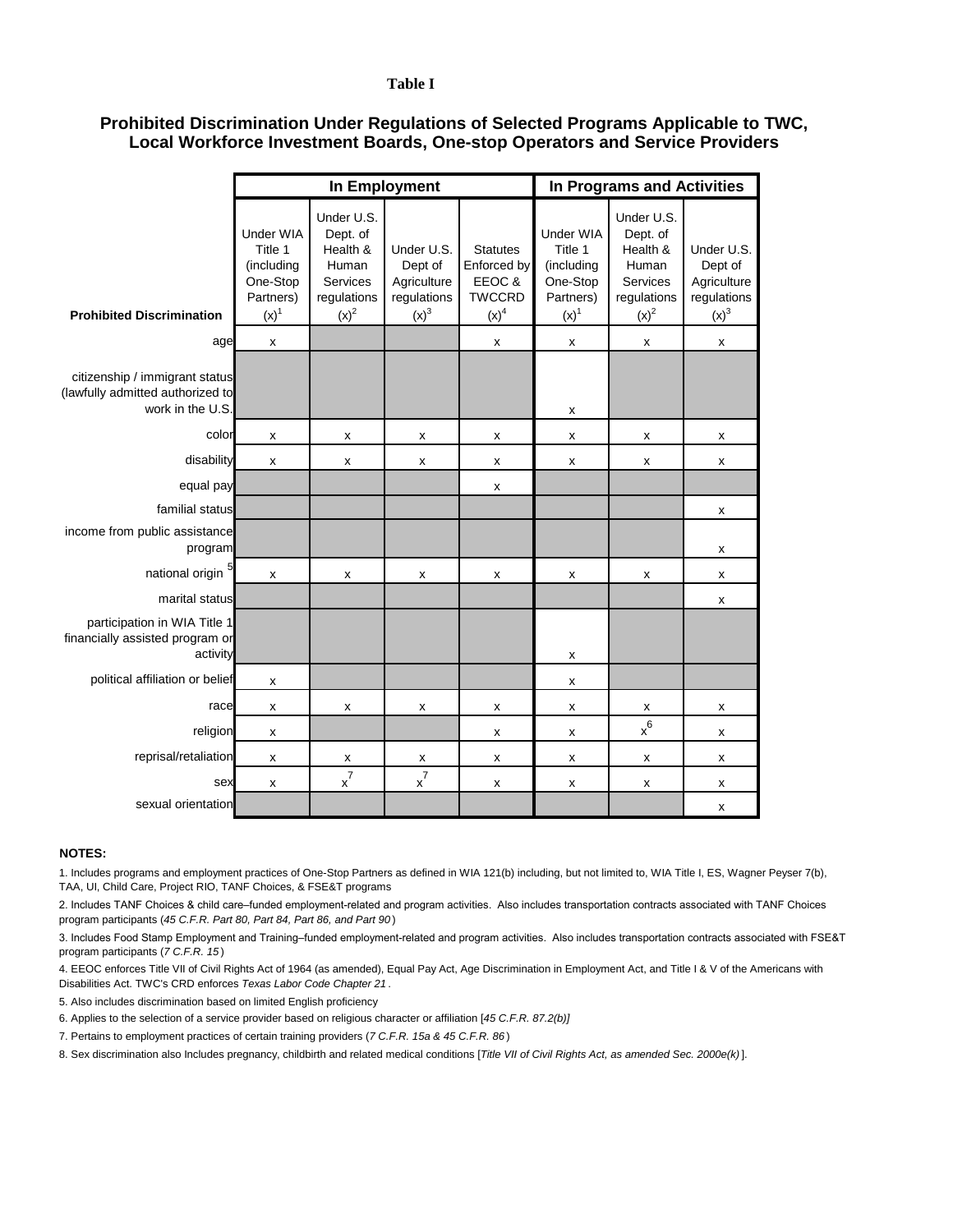# **Table II Contact Information for Discrimination Complaints**

# **STATE AGENCIES**

### **Texas Workforce Commission**

**Civil Rights Division** P.O. Box 13006 Austin, Texas 78711-3006 (512) 463-2642 or (888) 452-4778 (800) 735-2988 (Voice) (800) 735-2989 (TDD)

#### **Texas Workforce Commission Labor Law Section**

101 E. 15th Street, Suite 110 Austin, Texas 78778-0001 (800) 832-9243 (Voice) (800) 735-2989 (TDD)

#### **Texas Monitor Advocate Officer**

101 E. 15th Street, Room 116-T Austin, Texas 78778-001 (512) 475-1179 (Voice) (800) 735-2989 (TDD) (800) 735-2988 (Voice)

**Civil Rights Center Dallas District Office** 200 Constitution Avenue, NW 207 South Houston, Third Floor Room N-4123 Dallas, Texas 75202 (202) 693-6500 (Voice) (202) 693-6515 (TTY)

# **U. S. Department of Health and Human Services Equal Employment Opportunity Commission**

**Office for Civil Rights, Region VI El Paso Area Office** 1301 Young Street, Room 1169 300 East Main Street, Suite 500 Dallas, Texas 75202 El Paso, Texas 79901 (214) 767-4056 (Voice) (214) 767-8940 (TDD) (915) 534-6700 (Voice) (915) 534-6710 (TTY)

# **Office of Civil Rights Houston District Office**

1400 Independence Avenue, SW, Mail Stop 94 Mickey Leland Federal Building Washington, DC 20250-9410 1919 Smith, 7th Floor (800) 795-3272 (Voice) (800) 720-6382 (TDD) Houston, Texas 77002

#### **Equal Employment Opportunity Commission** (713) 209-3439 (TTY) **San Antonio District Office**

Mockingbird Plaza II 5410 Fredericksburg Road, Suite 200 San Antonio, Texas 78229 (800) 669-4000 (Voice) (800) 669-6820 (TDD) (210) 281-7600 (Voice) (210) 281-7610 (TTY)

# **Texas Workforce Commission**

**Attn: Ombudsman** 101 E. 15th Street, Room 651 Austin, Texas 78778-0001 (512) 463-2236 (Voice) (800) 735-2989 (TDD) (800) 735-2988 (Voice)

#### **Texas Health and Human Services Commission Civil Rights Office** 701 W. 51st Street, W206

Austin, Texas 78751 (512) 424-6500 (Voice) (512) 438-3087 (TDD) Ombudsman: (877) 787-8999

# **FEDERAL AGENCIES**

# **U. S. Department of Labor Equal Employment Opportunity Commission**

Washington, DC 20210 (800) 669-4000 (Voice) (800) 669-6820 (TDD) (866) 487-2365 (Voice) (866) 889-5627 (TTY) (214) 253-2700 (Voice) (214) 253-2710 (TTY)

# (800) 368-1019 (Voice) (800) 537-7697 (TDD) (800) 669-4000 (Voice) (800) 669-6820 (TDD)

# **U. S. Department of Agriculture Equal Employment Opportunity Commission**

(202) 720-5964 (Voice) (202) 402-0216 (TTY) (800) 669-4000 (Voice) (800) 669-6820 (TDD) (713) 209-3320 or 3329 (Voice)